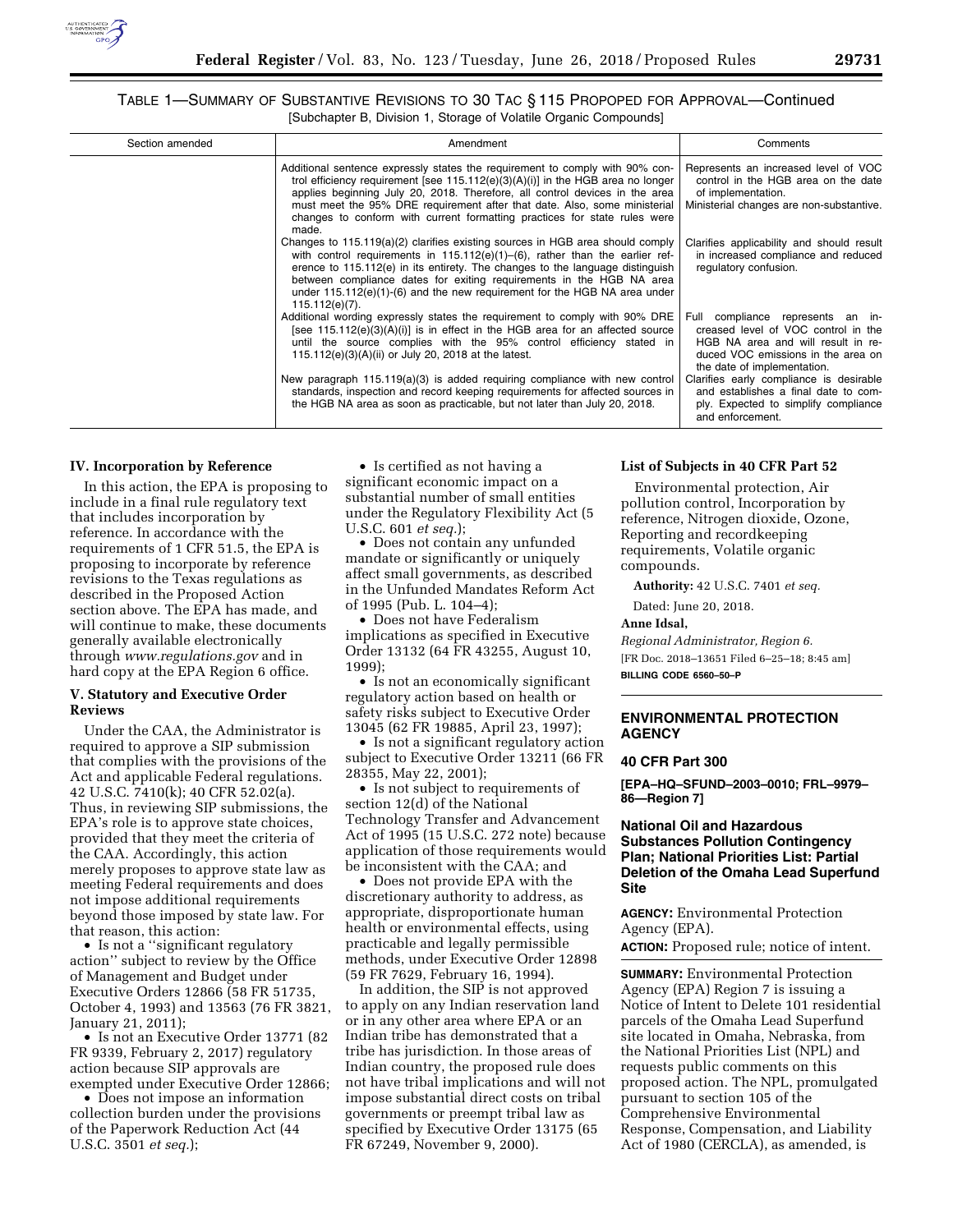an appendix of the National Oil and Hazardous Substances Pollution Contingency Plan (NCP). The EPA and the state of Nebraska, through the Nebraska Department of Environmental Quality, determined that all appropriate response actions under CERCLA were completed at the identified parcels. However, this deletion does not preclude future actions under CERCLA.

This partial deletion pertains to 101 residential parcels. The remaining parcels will remain on the NPL and are not being considered for deletion as part of this action.

**DATES:** Comments must be received on or before July 26, 2018.

**ADDRESSES:** Submit your comments, identified by Docket ID no. EPA–HQ– SFUND–2003–0010, by one of the following methods:

• *[https://www.regulations.gov.](https://www.regulations.gov)*  Follow the on-line instructions for submitting comments. Once submitted, comments cannot be edited or removed from *Regulations.gov*. The EPA may publish any comment received to its public docket. Do not submit electronically any information you consider to be Confidential Business Information or other information whose disclosure is restricted by statute. Multimedia submissions (audio, video, etc.) must be accompanied by a written comment. The written comment is considered the official comment and should include discussion of all points you wish to make. The EPA will generally not consider comments or comment contents located outside of the primary submission (*i.e.* on the web, cloud, or other file sharing system). For additional submission methods, the full EPA public comment policy, information about CBI or multimedia submissions, and general guidance on making effective comments, please visit *[https://www2.epa.gov/dockets/](https://www2.epa.gov/dockets/commenting-epa-dockets)  [commenting-epa-dockets.](https://www2.epa.gov/dockets/commenting-epa-dockets)* 

• *Email: [hagenmaier.elizabeth@](mailto:hagenmaier.elizabeth@epa.gov) [epa.gov](mailto:hagenmaier.elizabeth@epa.gov)* or *[freeman.tamara@epa.gov.](mailto:freeman.tamara@epa.gov)* 

• *Mail:* Environmental Protection Agency Region 7, 11201 Renner Boulevard, Lenexa, KS 66219 Attention: Elizabeth Hagenmaier, SUPR Division or Tamara Freeman, ECO Office.

• *Hand delivery:* Environmental Protection Agency Region 7, 11201 Renner Boulevard, Lenexa, KS 66219. Such deliveries are only accepted during the Docket's normal hours of operation, and special arrangements should be made for deliveries of boxed information.

• For additional submission methods, please contact the person identified in the **FOR FURTHER INFORMATION CONTACT** section.

*Instructions:* Direct your comments to Docket ID no. EPA–HQ–SFUND–2003– 0010. EPA's policy is that all comments received will be included in the public docket without change and may be made available online at *[https://](https://www.regulations.gov) [www.regulations.gov,](https://www.regulations.gov)* including any personal information provided, unless the comment includes information claimed to be Confidential Business Information (CBI) or other information whose disclosure is restricted by statute. Do not submit information that you consider to be CBI or otherwise protected through *[https://](https://www.regulations.gov) [www.regulations.gov](https://www.regulations.gov)* or email. The *<https://www.regulations.gov>* website is an ''anonymous access'' system, which means EPA will not know your identity or contact information unless you provide it in the body of your comment. If you send an email comment directly to EPA without going through *[https://](https://www.regulations.gov) [www.regulations.gov,](https://www.regulations.gov)* your email address will be automatically captured and included as part of the comment that is placed in the public docket and made available on the internet. If you submit an electronic comment, EPA recommends that you include your name and other contact information in the body of your comment and with any disk or CD–ROM you submit. If EPA cannot read your comment due to technical difficulties and cannot contact you for clarification, EPA may not be able to consider your comment. Electronic files should avoid the use of special characters, any form of encryption, and be free of any defects or viruses.

*Docket:* The docket contains the information that was the basis for the partial deletion, specifically the documentation regarding the results of soil cleanup activities. Information regarding the optional voluntary cleanup activities such as the lead-based paint stabilization and interior dust sampling is not provided in the docket but is available from EPA on a case-bycase basis. Certain other material, such as copyrighted material, will be publicly available only in the hard copy.

All documents in the docket are listed in the *<https://www.regulations.gov>* index. Although listed in the index, some information is not publicly available, *e.g.,* CBI or other information whose disclosure is restricted by statute. Certain other material, such as copyrighted material, will be publicly available only in the hard copy. Publicly available docket materials are available either electronically in *[https://](https://www.regulations.gov) [www.regulations.gov](https://www.regulations.gov)* or in hard copy at: USEPA Region 7 Records Center at 11201 Renner Boulevard, Lenexa,

Kansas 66219, between 8:00 a.m. and 4:00 p.m.

The Omaha public libraries also have computer resources available to assist the public. The W Dale Clark Library, located at 215 S 15th Street, Omaha, NE 68102 is centrally located within the site boundary.

# **FOR FURTHER INFORMATION CONTACT:**

Elizabeth Hagenmaier, Remedial Project Manager, Environmental Protection Agency, Region 7, SUPR/LMSE, 11201 Renner Boulevard, Lenexa, KS 66219, telephone (913) 551–7939, email: *[hagenmaier.elizabeth@epa.gov.](mailto:hagenmaier.elizabeth@epa.gov)* 

#### **SUPPLEMENTARY INFORMATION:**

Throughout this document ''we,'' ''us,'' or ''our'' refer to EPA. This section provides additional information by addressing the following:

#### I. Introduction

- II. NPL Deletion Criteria
- III. Deletion Procedures
- IV. Background and Basis for Intended Partial Site Deletion

#### **I. Introduction**

EPA Region 7 is proposing to delete 101 residential parcels of the Omaha Lead Superfund site, from the NPL and is requesting public comment on this proposed action. The table of 101 Properties Proposed for the Third Partial Deletion of Properties from the Omaha Lead Superfund site 2018 (EPA–HQ– SFUND–2003–0010–1900) identifies specific properties included for this proposed partial deletion. The location of the 101 properties are shown on Figure 1 ''2018 Partial Deletion Omaha Lead Site'' (EPA–HQ–SFUND–2003– 0010–1895). The NPL constitutes appendix B of 40 CFR part 300, which is the NCP, which EPA promulgated pursuant to section 105 of the Comprehensive Environmental Response, Compensation and Liability Act of 1980, or CERLA as amended. EPA maintains the NPL as those sites that appear to present a significant risk to public health, welfare, or the environment. Sites on the NPL may be the subject of remedial actions financed by the Hazardous Substance Superfund, or Fund. This partial deletion of the Omaha Lead Superfund site is proposed in accordance with 40 CFR 300.425(e) and is consistent with the Notice of Policy Change: Partial Deletion of Sites Listed on the National Priorities List and 60 FR 55466 (November 1, 1995). As described in 300.425(e)(3) of the NCP, a portion of a site deleted from the NPL remains eligible for Fund-financed remedial action if future conditions warrant such actions.

EPA will accept comments on the proposal to partially delete this site for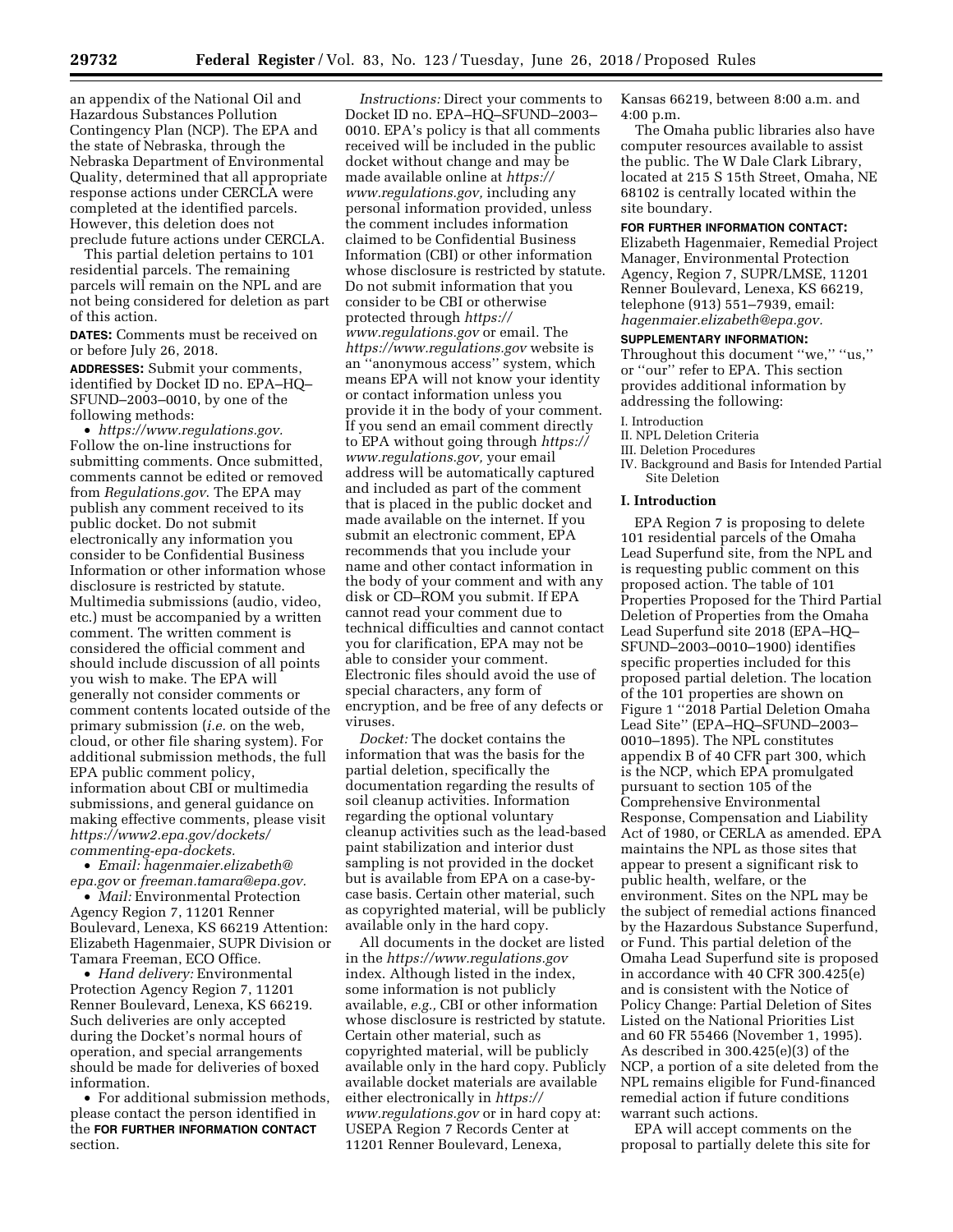thirty (30) days after publication of this document in the **Federal Register**.

Section II of this document explains the criteria for deleting sites from the NPL. Section III discusses procedures that EPA is using for this action. Section IV discusses the 101 residential parcels of the Omaha Lead Superfund site and demonstrates how they meet the deletion criteria.

# **II. NPL Deletion Criteria**

The NCP establishes the criteria that EPA uses to delete sites from the NPL. In accordance with 40 CFR 300.425(e), sites may be deleted from the NPL where no further response is appropriate. In making such a determination pursuant to 40 CFR 300.425(e), EPA will consider, in consultation with the state, whether any of the following criteria have been met:

i. Responsible parties or other persons have implemented all appropriate response actions required;

ii. all appropriate Fund-financed response under CERCLA has been implemented, and no further response action by responsible parties is appropriate; or

iii. the remedial investigation has shown that the release poses no significant threat to public health or the environment and, therefore, the taking of remedial measures is not appropriate.

Pursuant to CERCLA section 121(c) and the NCP, EPA conducts five-year reviews to ensure the continued protectiveness of remedial actions where hazardous substances, pollutants, or contaminants remain at a site above levels that allow for unlimited use and unrestricted exposure. EPA conducts such five-year reviews even if a site is deleted from the NPL. EPA may initiate further action to ensure continued protectiveness at a deleted site if new information becomes available that indicates it is appropriate. Whenever there is a significant release from a site deleted from the NPL, the deleted site may be restored to the NPL without application of the hazard ranking system.

#### **III. Deletion Procedures**

The following procedures apply to deletion of the 101 residential parcels of the Site:

(1) EPA consulted with the state before developing this Notice of Intent for Partial Deletion.

(2) EPA has provided the state 30 working days for review of this action prior to this publication.

(3) In accordance with the criteria discussed above, EPA has determined that no further response is appropriate.

(4) The state of Nebraska, through the Nebraska Department of Environmental Quality, has concurred with the deletion of the 101 residential parcels of the Omaha Lead Superfund site, from the NPL.

(5) Concurrently, with the publication of this Notice of Intent for Partial Deletion in the **Federal Register**, a notice is being published in a major local newspaper, Omaha World Herald. The newspaper announces the 30-day public comment period concerning the Notice of Intent for Partial Deletion of the Site from the NPL.

(6) The EPA placed copies of documents supporting the proposed partial deletion in the deletion docket, and made these items available for public inspection and copying at the site information repositories identified above.

If comments are received within the 30-day comment period on this document, EPA will evaluate and respond appropriately to the comments before making a final decision to delete the 101 residential parcels. If necessary, EPA will prepare a Responsiveness Summary to address any significant public comments received. After the public comment period, if EPA determines it is still appropriate to delete the 101 residential parcels of the Omaha Lead Superfund site, the Regional Administrator will publish a final Notice of Partial Deletion in the **Federal Register**. Public notices, public submissions and copies of the Responsiveness Summary, if prepared, will be made available to interested parties and included in the site information repositories listed above.

Deletion of a portion of a site from the NPL does not itself create, alter, or revoke any individual's rights or obligations. Deletion of a portion of a site from the NPL does not in any way alter EPA's right to take enforcement actions, as appropriate. The NPL is designed primarily for informational purposes and to assist EPA management. Section 300.425(e)(3) of the NCP states that the deletion of a site from the NPL does not preclude eligibility for future response actions, should future conditions warrant such actions.

### **IV. Background and Basis for Intended Partial Site Deletion**

The following information provides EPA's rationale for deleting the 101 residential parcels of the Omaha Lead Superfund site from the NPL, as previously identified.

### *Site Background and History*

The Omaha Lead Superfund site, or OLS, [CERCLIS ID #NESFN0703481]) includes surface soils present at residential properties, child-care centers, and other residential-type properties in the city of Omaha, Douglas County, Nebraska. The properties were contaminated as a result of deposition of aerial emissions from historic lead smelting and refining operations. The OLS encompasses the eastern portion of the greater metropolitan area in Omaha, Nebraska. The site extends from the Douglas-Sarpy County line on the south, north to Read Street and from the Missouri River on the east to 56th Street on the west. The site is centered around downtown Omaha, Nebraska, where two former lead-processing facilities operated. American Smelting and Refining Company, Inc., or ASARCO, operated a lead refinery at 500 Douglas Street in Omaha, Nebraska, for over 120 years. Aaron Ferer & Sons Company, and later Gould Electronics, Inc., operated a lead battery recycling plant located at 555 Farnam Street. Both ASARCO and Aaron Ferer/Gould facilities released lead-containing particulates into the atmosphere from their smokestacks. The lead particles were subsequently deposited on surrounding residential properties.

Beginning in 1984, the Douglas County Health Department, or DCHD monitored ambient air quality around the ASARCO facility. This air monitoring routinely measured ambient air lead concentrations in excess of the ambient air standard. Between 1972 and 1998 the DCHD measured the blood lead level in children within the county. The results of the measurements indicated a high incidence of elevated blood lead level in children. Blood lead screening of children living in zip codes located east of 45th Street consistently exceeded 10 micrograms per deciliter  $(\mu g/d)$  more frequently than children living elsewhere in the county.

In 1998, the Omaha City Council requested assistance from the EPA to address the high incidence of children found with elevated blood lead levels by the DCHD. In 1999, the EPA initiated an investigation into the lead contamination under the authority of CERCLA. On April 30, 2003, the OLS was listed on the NPL (68 FR 23077).

The OLS includes those residential properties where EPA determined through soil sampling that soil lead levels represent an unacceptable risk to human health. Residential properties where soil sampling indicates that lead concentrations in the soil are below a level that represent an unacceptable risk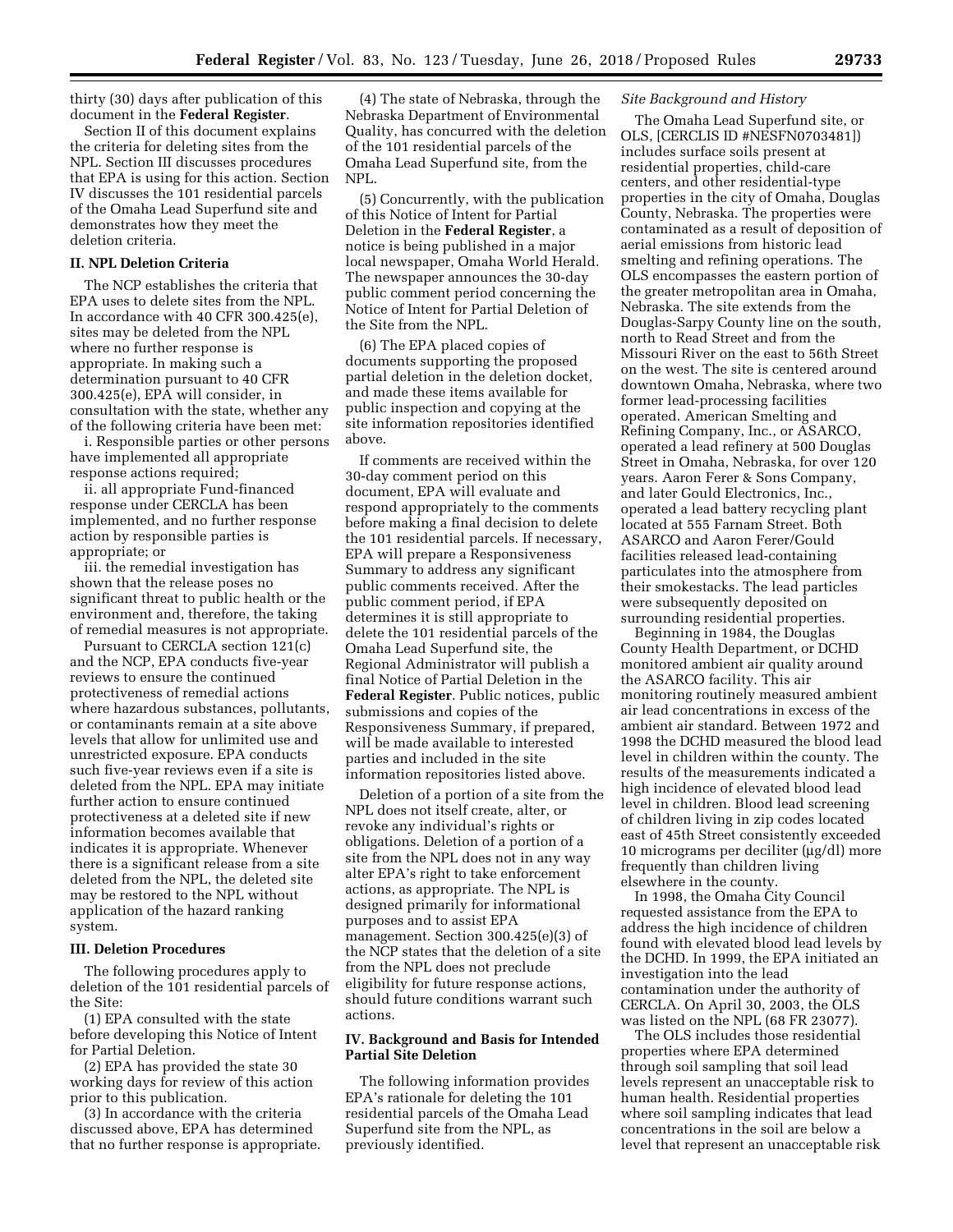are not included in the Site. Residential properties include those with high accessibility to sensitive populations (children seven years of age and younger [0 to 84 months] and pregnant or nursing women). The properties include single and multi-family dwellings, apartment complexes, child daycare facilities, vacant lots in residential areas, schools, churches, community centers, parks, greenways, and any other areas where children may be exposed to site-related contaminated media. Commercial and industrial properties are excluded from the definition of the Site.

The residential properties proposed for deletion from the NPL site were cleaned up under both CERCLA removal and remedial authority. Regardless of the authority used for the remediation of yards, the cleanup levels for soils for all the properties proposed for deletion were the same.

### *Response Actions*

The initial EPA response was conducted under CERCLA removal authority. Due to the size of the site and the very large number of individual properties, it was necessary to prioritize sites for cleanup. The prioritization was based on factors such as the elevated blood level of children at each property and the lead concentration in the soil at each property. The result was a series of action levels that reflected the priority of categories of sites. Consequently, the action level for the site changed over time from 2,500 mg/kg to 400 mg/kg, as the highest priority sites were cleaned up first. The cleanup level was established using the Integrated Exposure Uptake Biokinetic, or IEUBK model to determine the concentration to which the lead is cleaned up at each property within the site. The cleanup level for the OLS is 400 mg/kg of lead in the soil. The cleanup level of 400 mg/kg was selected to allow for unlimited use and unrestricted exposure. The cleanup level has not changed, and all properties, regardless of the action level, were cleaned up to 400 mg/kg.

#### *Removal Activities*

Beginning in March 1999, the EPA began collecting soil samples from properties that provided licensed child daycare services. The initial removal action dated August 2, 1999, consisted of excavation and replacement of contaminated soil where the lead concentration exceeded the action levels identified in the Action Memorandum. Response actions were implemented at properties that met either of the following criteria:

• A child seven years of age or younger (0 to 84 months) residing at the property was identified with an elevated blood level, or EBL exceeding 15 μg/dl (this EBL was reduced to 10  $\mu$ g/dl in August 2001) and a soil sample collected from a non-foundation quadrant exhibited lead concentrations greater than 400 mg/kg, or

• A property was a used as a childcare facility and a soil sample collected from a non-foundation quadrant exhibited a lead concentration greater than 400 mg/kg.

On August 22, 2002, EPA initiated a second removal action. This second removal action included all other residential type properties where the maximum non-foundation soil lead concentration exceeded an action level of 2,500 mg/kg. The 2002 Action Memorandum explicitly identifies the possibility of lead-based paint as a potential contributor to lead contamination of soils within thirty inches of the foundation of a painted structure. Due to the potential contribution of deteriorating lead-based paint near the foundations of structures, a lead concentration greater than 400 mg/kg in the soil in the drip zone (areas near structure foundations) was not, in itself, sufficient to trigger soil removal. However, if a soil sample from any midyard quadrant exceeded the action level, soil was removed from all areas of the property exceeding the 400 mg/kg cleanup level, including the drip zone. In November 2003, EPA amended the second removal action to reduce the action level to 1,200 mg/kg. In March 2004, EPA amended the second removal action to combine the two removal actions. In March 2005, EPA amended the removal action to reduce the action level from 1,200 mg/kg to 800 mg/kg.

At properties determined to be eligible for response under either of the Action Memoranda soil with lead concentrations greater than the cleanup level was excavated and replaced with clean soil and the excavated areas were revegetated.

Beginning with the construction season of 2005, the scope of the removal action was expanded to address the requirements of the 2004 Interim ROD to include: (1) Stabilization of deteriorating exterior lead-based paint at properties where the continued effectiveness of the soil remediation was threatened; (2) response to interior dust at properties where interior dust lead levels exceeded applicable criteria; (3) public health education; and (4) participation in a comprehensive remedy with other agencies and organizations that addresses all

identified lead hazards in the Omaha community.

*Remedial Investigation/Feasibility Study (RI/FS)—Human Health Risk Assessment* 

As part of the RI/FS EPA developed a Human Health Risk Assessment, or HHRA for the site using site-specific information collected during the OLS Remedial Investigation. Lead was identified as the primary contaminant of concern. The HHRA also identified arsenic as a potential contaminant of concern, but arsenic was eliminated based on its relatively low overall risk to residents and lack of connection to the release from the industrial sources being addressed by this Superfund action.

The risk assessment for lead focused on young children under the age of seven (0 to 84 months) who are site residents. Young children are most susceptible to lead exposure because they have higher contact rates with soil or dust, absorb lead more readily than adults, and are more sensitive to the adverse effects of lead than are older children and adults. The effect of greatest concern in children is impairment of the nervous system, including learning deficits, reduced intelligence, and adverse effects on behavior. The IEUBK model for lead in children was used to evaluate the risks posed to young children (0 to 84 months) resulting from the lead contamination at the site. Because lead does not have a nationally-approved reference dose (RfD), cancer slope factor, or other accepted toxicological factor which can be used to assess risk, standard risk assessment methods cannot be used to evaluate the health risks associated with lead contamination. The modeling results determined that there was an unacceptable risk to young children from exposure to soils above 400 mg/kg.

In October 2008, EPA released a draft Final Remedial Investigation. Based on the 2008 data set, EPA established the boundary of the Final Focus Area for the Site. The Final Focus Area is generally bounded by Read Street to the north, 56th Street to the west, Harrison Street (Sarpy County line) to the south, and the Missouri River to the east, and encompasses 17,280 acres (27.0 square miles). By the time the Final Remedial Investigation was completed, EPA had collected soil samples from 37,076 residential properties, including 34,565 properties within the Final Focus Area's boundary. In total, 34.2 percent of properties sampled through completion of the 2008 RI had at least one mid-yard sample with a soil lead level exceeding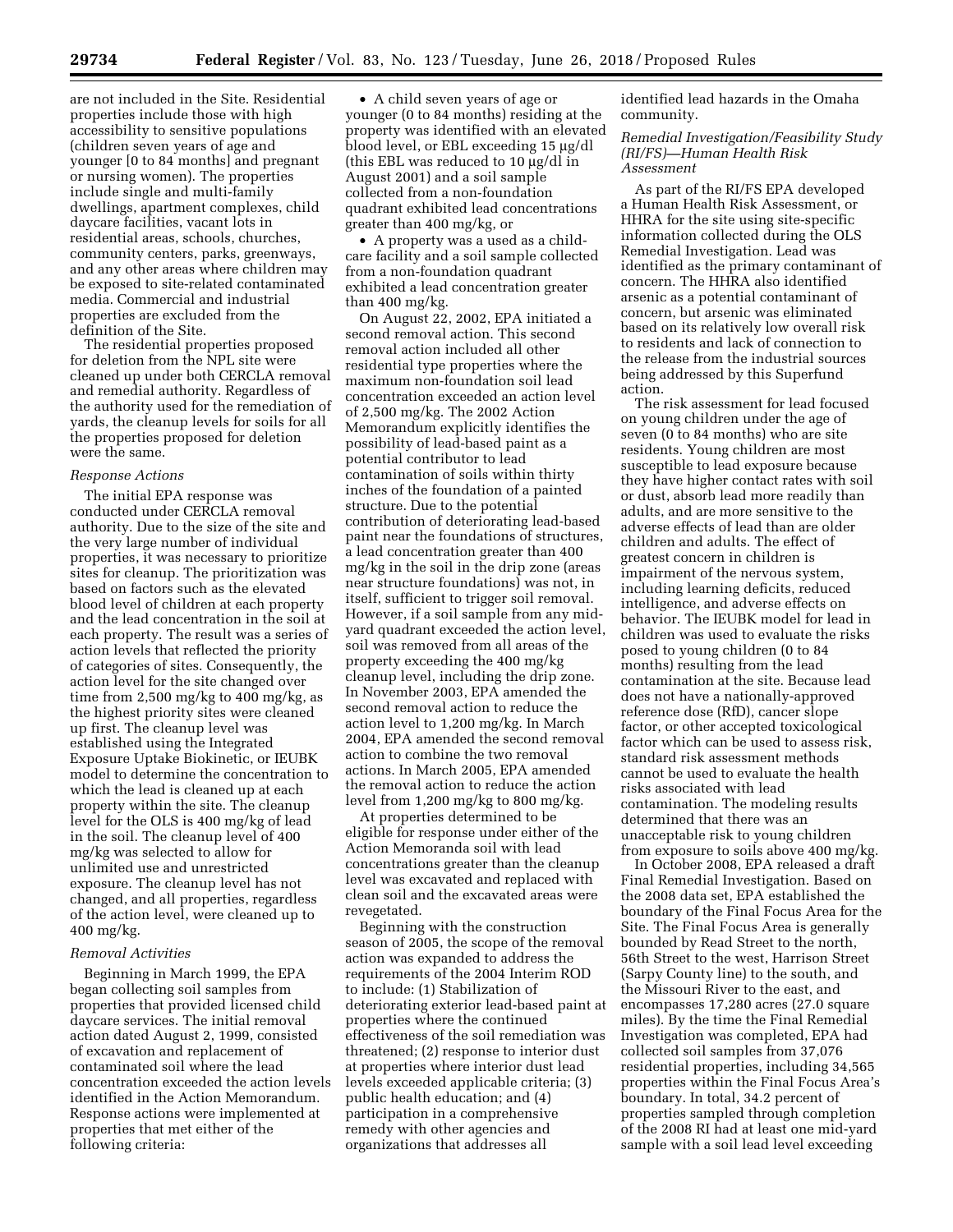400 mg/kg. In addition to soil sampling, EPA collected dust samples from the interior of 159 residences to support the OLS Human Health Risk Assessment.

### *Record of Decision*

EPA completed the Final Record of Decision, or ROD for the OLS in May 2009. The Remedial Action Objective is to reduce the risk of exposure of young children to lead such that an individual child, or group of similarly exposed children, have no greater than a 5 percent chance of having a blood-lead concentration exceeding 10 µg/dl. The selected remedy includes the following components:

- Excavation and Replacement of Soils Exceeding 400 mg/kg Lead
- Stabilization of Deteriorating Exterior Lead-Based Paint
- Response to Lead-Contaminated Interior Dust
- Health Education
- Operation of a Local Lead Hazard Registry as a type of Institutional Control

Each of these components is described below.

#### *Remedial Actions*

# *Excavation and Replacement of Soils Exceeding 400 mg/kg Lead*

Excavation of soils was accomplished using lightweight excavation equipment and hand tools in the portions of the yard where the concentration of lead in the surface soil exceeded 400 mg/kg. Excavation continued in all quadrants, play zones, and drip zone areas exceeding 400 mg/kg lead until the residual lead concentration measured at the exposed surface of the excavation was less than 400 mg/kg in the upper foot, or less than 1,200 mg/kg at depths greater than one foot. Typically, soil excavation depths were between six and ten inches in depth. Soils in garden areas were excavated until reaching a residual concentration of less than 400 mg/kg in the upper two feet measured from the original surface, or less than 1,200 mg/kg at depths greater than two feet.

After confirmation sampling verified that cleanup goals were achieved, the excavated areas were backfilled with clean soil to original grade and sod was placed over the remediated areas.

EPA's remediation contractors stockpiled contaminated soil in staging areas, collected samples, and subsequently transported soil to an offsite subtitle D solid waste disposal landfill for use as daily cover and/or disposal.

# *Stabilization of Deteriorating Exterior Lead-Based Paint*

EPA used the lead-based paint assessment protocol, presented in the Final Lead-Based Paint Recontamination Study Report prepared for the OLS, to determine eligibility for exterior lead-based paint stabilization at those properties where soil lead concentrations exceeded 400 mg/kg. At those properties where the exterior leadbased paint assessment identified a threat from deteriorating paint to the continued protectiveness of the soil remedy, the owner of the property was offered stabilization of painted surfaces on structures located on the property. Exterior lead-based paint stabilization is not mandatory and was provided to those qualifying property owners who chose to have their exterior paint stabilized. Removal of loose and flaking lead-based paint was performed using lead-safe practices as described in EPA's Renovate, Repair and Painting Rule. The practices include wet scraping, and collection of paint chips using plastic sheeting. Scraped areas were primed and all previously painted surfaces had two coats of paint applied.

# *Response to Lead-Contaminated Interior Dust*

As part of the final remedy, residents at eligible properties are provided the opportunity to have interior dust sampled. The interior dust response is not mandatory, and the resident may choose to decline. If the property owner agrees, EPA collects samples of dust from interior surfaces. The analytical data is provided to the resident/tenant in a letter and the letter informs them whether any HUD criteria are exceeded. The DCHD conducts follow up activities at any residence where the concentration of lead in the interior dust levels exceed the HUD criteria. For those residences that qualify and where the resident agrees, the residents are provided with a high-efficiency household vacuum cleaner, training on the maintenance and the importance of proper usage of the vacuum, and education on mitigation of household lead hazards. The DCHD also provides training and education regarding the need to mitigate interior dust.

Exterior lead-based paint stabilization and interior dust response were conducted retroactively at properties where soil cleanups were performed under CERCLA removal authority, as well as to properties addressed under CERCLA remedial authority.

#### *Health Education*

There are a number of identified lead hazards within the OLS, not all of which are connected to the contaminant source of the OLS. To better address all potential lead sources within the OLS, a health education program was developed and continues to be implemented to increase public awareness and mitigate exposure. An active educational program continues in cooperation with agencies and organizations that include ATSDR, the Nebraska Department of Health and Human Services, or NDHHS, DCHD, local non-governmental organizations, and other interested parties. The following, although not an exhaustive list, indicate the types of educational activities provided at the Site:

• Support for in-home assessments for children identified with elevated blood lead levels.

• Development and implementation of lead poisoning prevention curriculum in schools.

• Support for efforts to increase community-wide blood lead monitoring.

• Physicians' education for diagnosis, treatment, and surveillance of lead exposure.

• Operation of Public Information Centers to distribute information, and respond to questions about the EPA response activities and lead hazards in the community.

• Use of mass media (television, radio, internet, print media, etc.) to distribute health education messages.

• Development and distribution of informational tools such as fact sheets, brochures, refrigerator magnets, etc., to inform the public about lead hazards and measures that can be taken to avoid or eliminate exposure.

#### *Institutional Controls*

The Omaha Lead Registry, (available at *[www.omahalead.org](http://www.omahalead.org)*) is a geographic information system, or GIS, based database that provides the public with on-line access to the status of the EPA investigation and response actions. EPA notifies residents and property owners about the information that is available through the lead hazard registry as part of the transmittal sent at the completion of soil remediation at each individual property.

### *Community Involvement*

EPA worked extensively with the Omaha community through a variety of communication vehicles including, but not limited to: Local speaking engagements, participation in citizens' groups and city council meetings, local public access television, public service